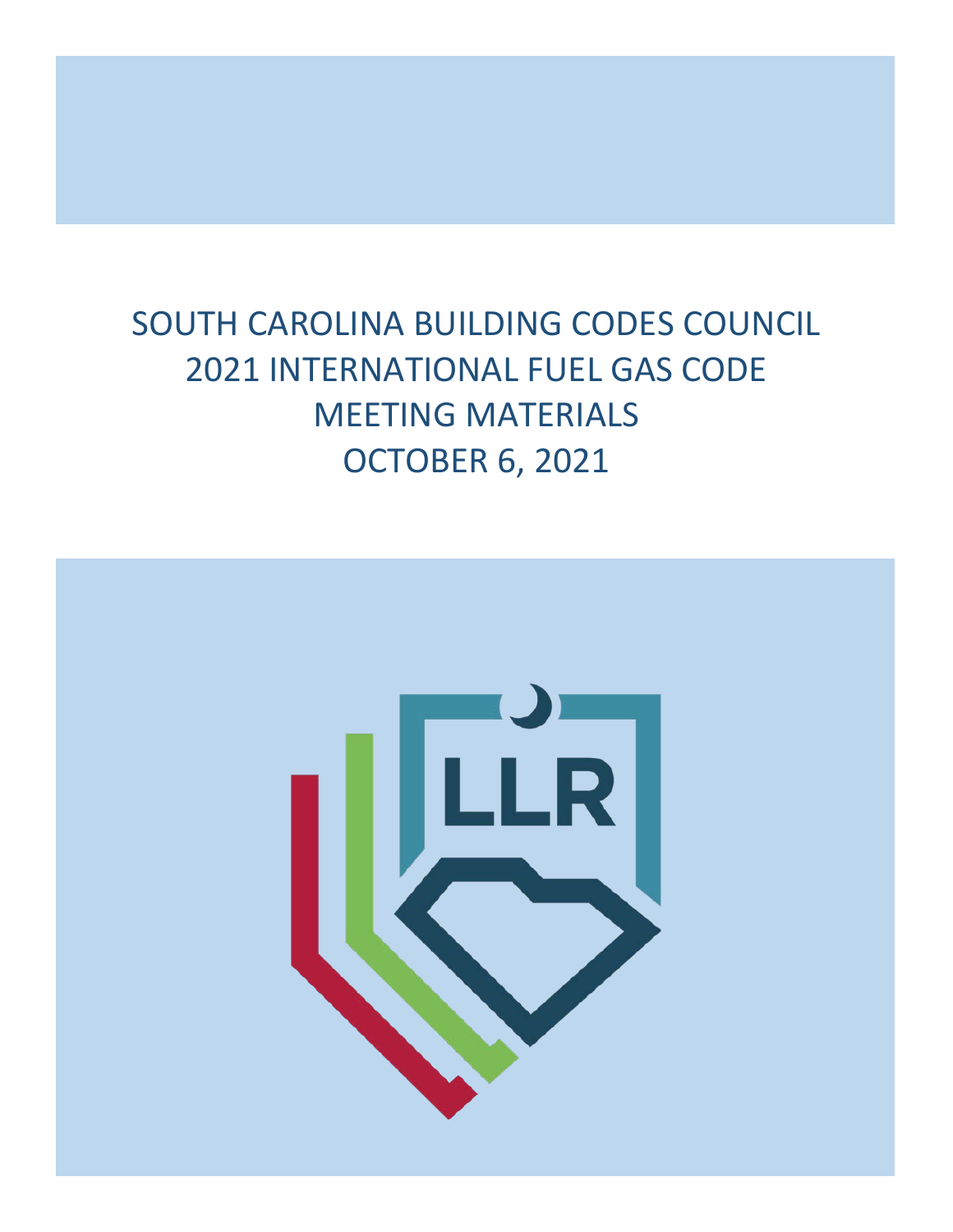

**2021 Code Section:** 401.9 Identification

**Modification:** Deleted the section without substitution.

**Reason:** The section does nothing to protect health, safety or welfare. Some products are not capable of being marked.

**Proponent:** South Carolina Propane Gas Association

| <b>Previous Code Cycles</b> | <b>Previous Modification</b> | <b>Previous Code Section</b> |
|-----------------------------|------------------------------|------------------------------|
|                             | <b>Number</b>                |                              |
| <b>IFGC 2018</b>            | <b>IFGC 2018 01</b>          | 401.9                        |
| <b>IFGC 2015</b>            | <b>IFGC 2015 01</b>          | 401.9                        |
| <b>IFGC 2012</b>            | <b>IFGC 2012 01</b>          | 401.9                        |

**Comments:** No changes in the 2021 IFGC.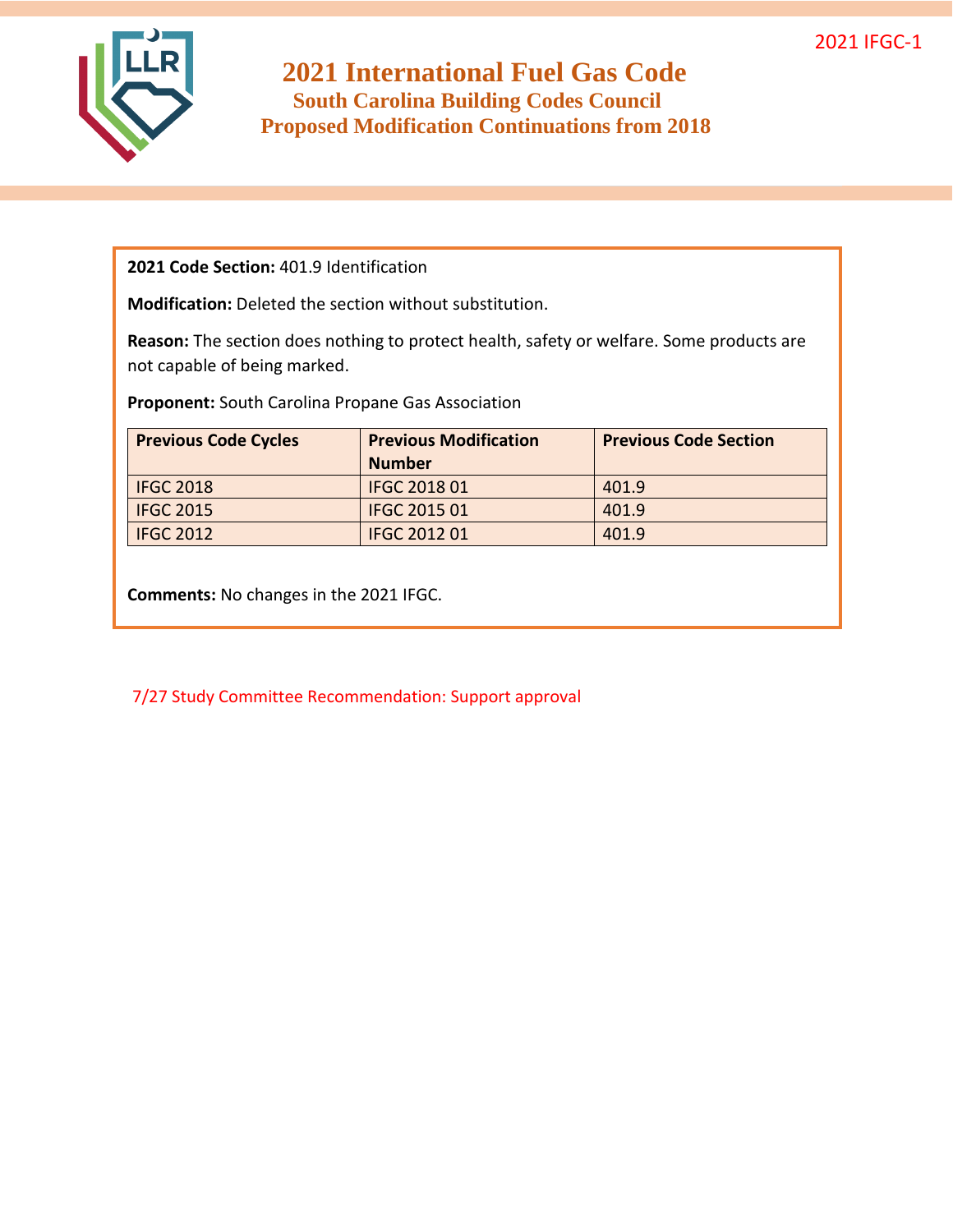

**2021 Code Section:** 401.10 Third-party testing and certification

**Modification:** Deleted and added text concerning third party testing of piping and fittings.

The modified section now states:

All piping, tubing and fittings shall comply with the applicable referenced standards, specifications and performance criteria of this code, including Section 403 of the *South Carolina Fuel Gas Code* and corresponding sections.

**Reason:** The requirement offers little or no protection of health, safety or welfare to the public.

**Proponent:** South Carolina Propane Gas Association

| <b>Previous Code Cycles</b> | <b>Previous Modification</b> | <b>Previous Code Section</b> |
|-----------------------------|------------------------------|------------------------------|
|                             | <b>Number</b>                |                              |
| <b>IFGC 2018</b>            | <b>IFGC 2018 02</b>          | 401.10                       |
| <b>IFGC 2015</b>            | <b>IFGC 2015 02</b>          | 401.10                       |
| <b>IFGC 2012</b>            | <b>IFGC 2012 02</b>          | 401.10                       |

**Comments:** No changes in the 2021 IFGC.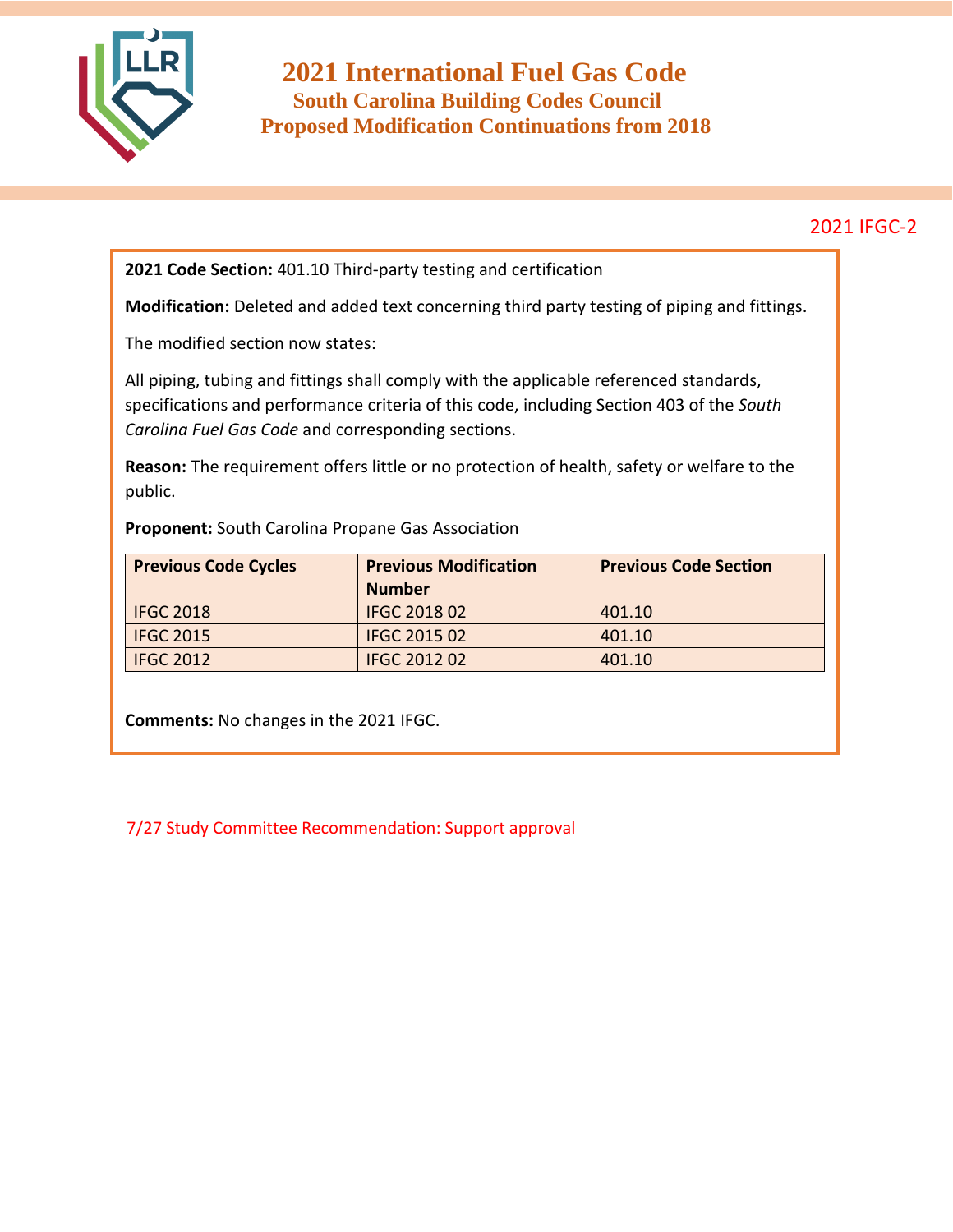

**2021 Code Section:** 412.4 Listed equipment

**Modification:** Deleted the requirement for listed LP-gas equipment.

The modified section now states:

Hoses, hose connections, vehicle fuel connections, dispensers, LP-gas pumps and electrical equipment used for LP-gas shall comply with the requirements of NFPA 58.

**Reason:** No listed dispenser packages for LP-gas dispensers are available at this time.

**Proponent:** South Carolina Propane Gas Association

| <b>Previous Code Cycles</b> | <b>Previous Modification</b> | <b>Previous Code Section</b> |
|-----------------------------|------------------------------|------------------------------|
|                             | <b>Number</b>                |                              |
| <b>IFGC 2018</b>            | <b>IFGC 2018 03</b>          | 412.4                        |
| <b>IFGC 2015</b>            | <b>IFGC 2015 03</b>          | 412.4                        |
| <b>IFGC 2012</b>            | <b>IFGC 2012 03</b>          | 412.4                        |

**Comments:** No changes in the 2021 IFGC.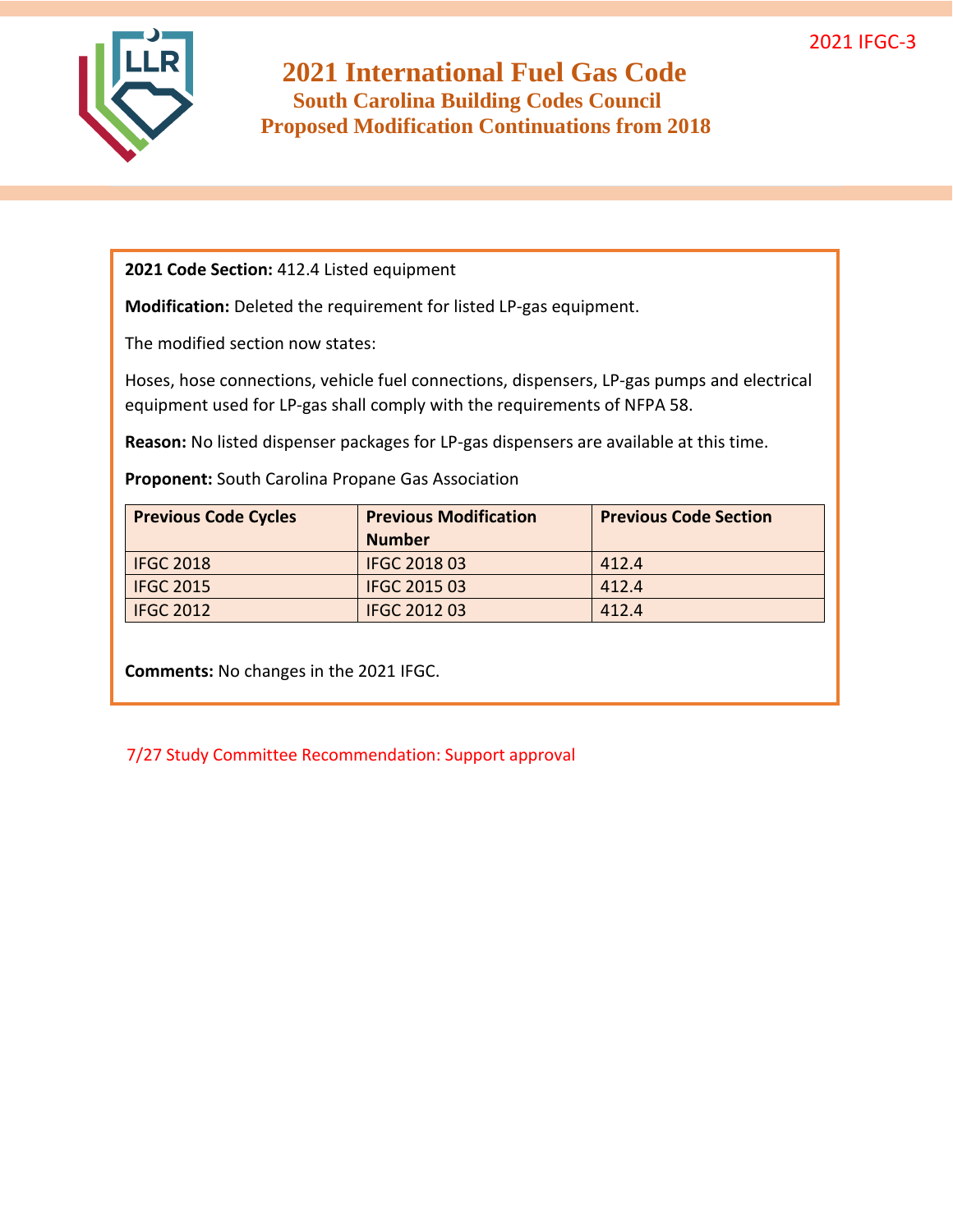

#### **2021 Code Section:** 412.6 Location

**Modification:** Deleted and added text to the section.

The modified section now states:

In addition to the fuel dispensing requirements of the International South Carolina Fire Code, the point of transfer for dispensing operations shall be 25 feet (7620 mm) or more from buildings having combustible exterior wall surfaces, buildings having noncombustible exterior wall surfaces that are not part of a 1-hour fire-resistance-rated assembly or buildings having combustible overhangs, property which could be built on, and railroads; and at least 10 feet (3048 mm) from public streets or sidewalks and buildings having noncombustible exterior wall surfaces that are part of a fire-resistance-rated assembly having a rating of 1 hour or more; and 5 feet from driveways.

#### Exceptions:

1.The point of transfer for dispensing operations need not be separated from canopies providing weather protection for the dispensing equipment constructed in accordance with the International Building Code. Liquefied petroleum gas containers shall be located in accordance with the International Fire Code.

2. The separation from driveways is not required where the driveway serves the vehicle fuel dispenser.

Liquefied petroleum gas storage and dispensing equipment shall be located outdoors and in accordance with the International South Carolina Fire Code.

**Reason:** To bring the IFGC in harmony with NFPA 58 with respect to distance between the point of transfer and exposures.

| <b>Previous Code Cycles</b> | <b>Previous Modification</b> | <b>Previous Code Section</b> |
|-----------------------------|------------------------------|------------------------------|
|                             | <b>Number</b>                |                              |
| <b>IFGC 2018</b>            | <b>IFGC 2018 04</b>          | 412.6                        |
| <b>IFGC 2015</b>            | <b>IFGC 2015 04</b>          | 412.6                        |
| <b>IFGC 2012</b>            | <b>IFGC 2012 04</b>          | 412.6                        |

**Proponent:** South Carolina Propane Gas Association

**Comments:** See two typos above. Both were fixed before 2018 SCFGC books went to printing.

7/27 Study Committee Recommendation: Support approval with clerical corrections above.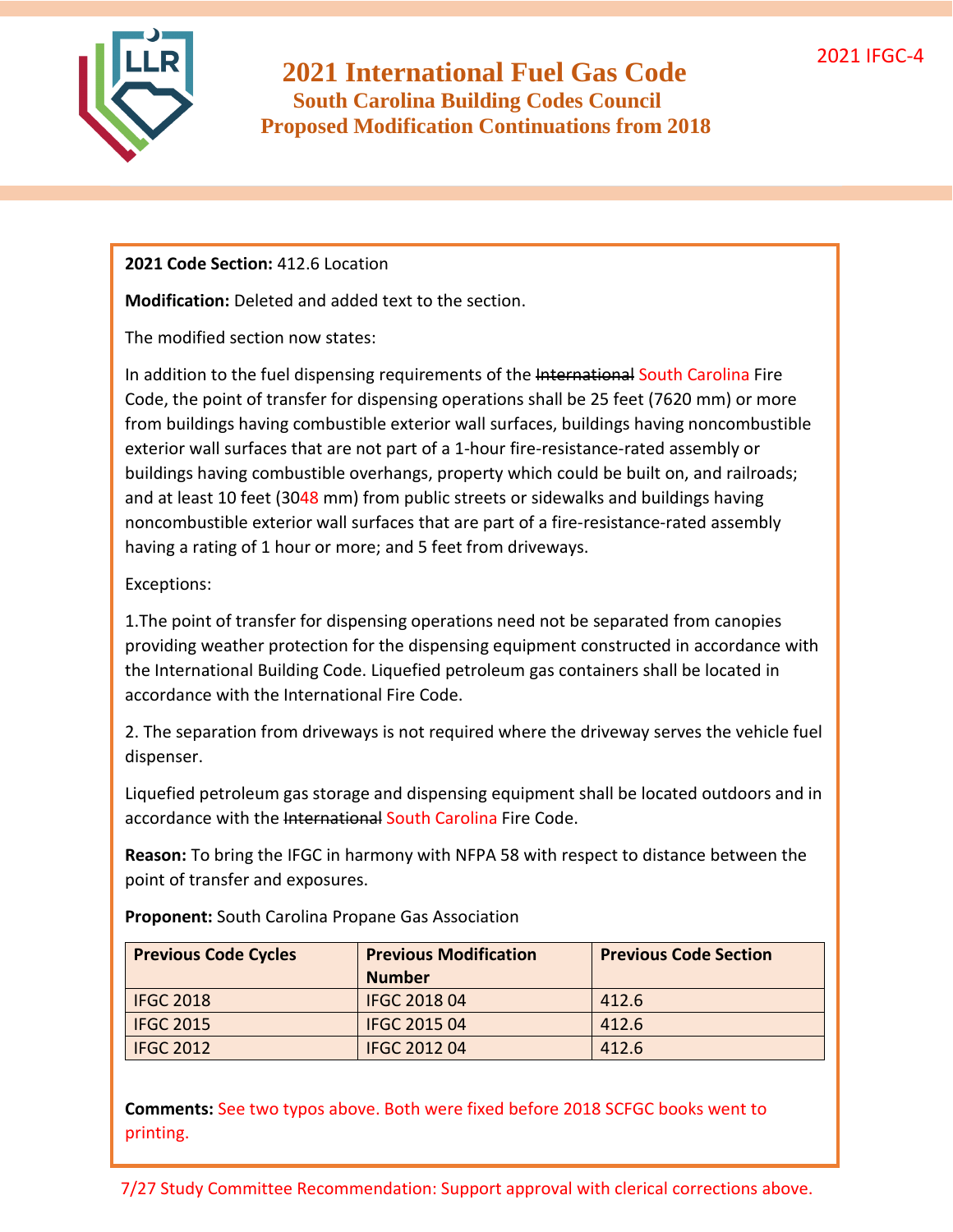

**2021 Code Section:** 412.8.3 Vehicle impact protection

**Modification:** Added an exception to the section.

The new exception now states:

**Exception:** An alternative method may be used that meets the intent of this section with the approval of the AHJ.

**Reason:** To allow the AHJ the ability to accept an alternate method of compliance through a variance.

**Proponent:** South Carolina Propane Gas Association

| <b>Previous Code Cycles</b> | <b>Previous Modification</b> | <b>Previous Code Section</b> |
|-----------------------------|------------------------------|------------------------------|
|                             | <b>Number</b>                |                              |
| <b>IFGC 2018</b>            | <b>IFGC 2018 06</b>          | 412.8.3                      |
| <b>IFGC 2015</b>            | IFGC 2015 05                 | 412.8.3                      |
| <b>IFGC 2012</b>            | <b>IFGC 2012 05</b>          | 412.7.3                      |

**Comments:** No changes in the 2021 IFGC.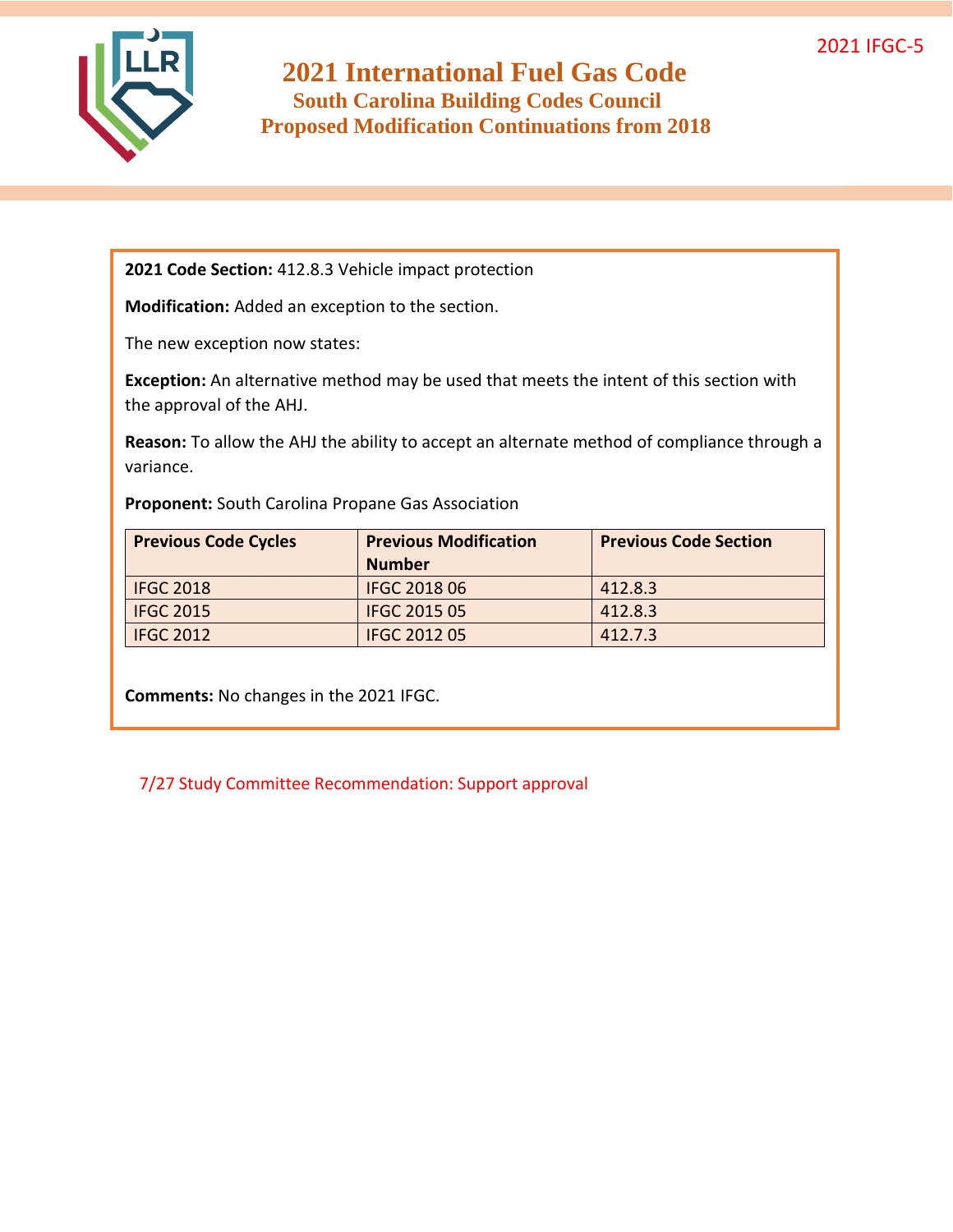

**2021 Code Section:** 412.10 Private fueling of motor vehicles

**Modification:** Deleted the requirement for a permanently mounted fuel containers.

The modified section now states:

Self-service LP-gas dispensing systems, including key, code and card lock dispensing systems, shall not be open to the public. In addition to the requirements of the South Carolina Fire Code, self-service LP-gas dispensing systems shall be provided with an emergency shutoff switch located within 100 feet (30 480 mm) of, but not less than 20 feet (6096 mm) from, dispensers and the owner of the dispensing facility shall ensure the safe operation of the system and the training of users.

**Reason:** The requirement would prohibit vehicles with removable containers from being refilled at self-service refueling stations.

| <b>Previous Code Cycles</b> | <b>Previous Modification</b> | <b>Previous Code Section</b> |
|-----------------------------|------------------------------|------------------------------|
|                             | <b>Number</b>                |                              |
| <b>IFGC 2018</b>            | <b>IFGC 2018 07</b>          | 412.10                       |
| <b>IFGC 2015</b>            | <b>IFGC 2015 06</b>          | 412.10                       |
| <b>IFGC 2012</b>            | <b>IFGC 2012 06</b>          | 412.8                        |

**Proponent:** South Carolina Propane Gas Association

**Comments:** none